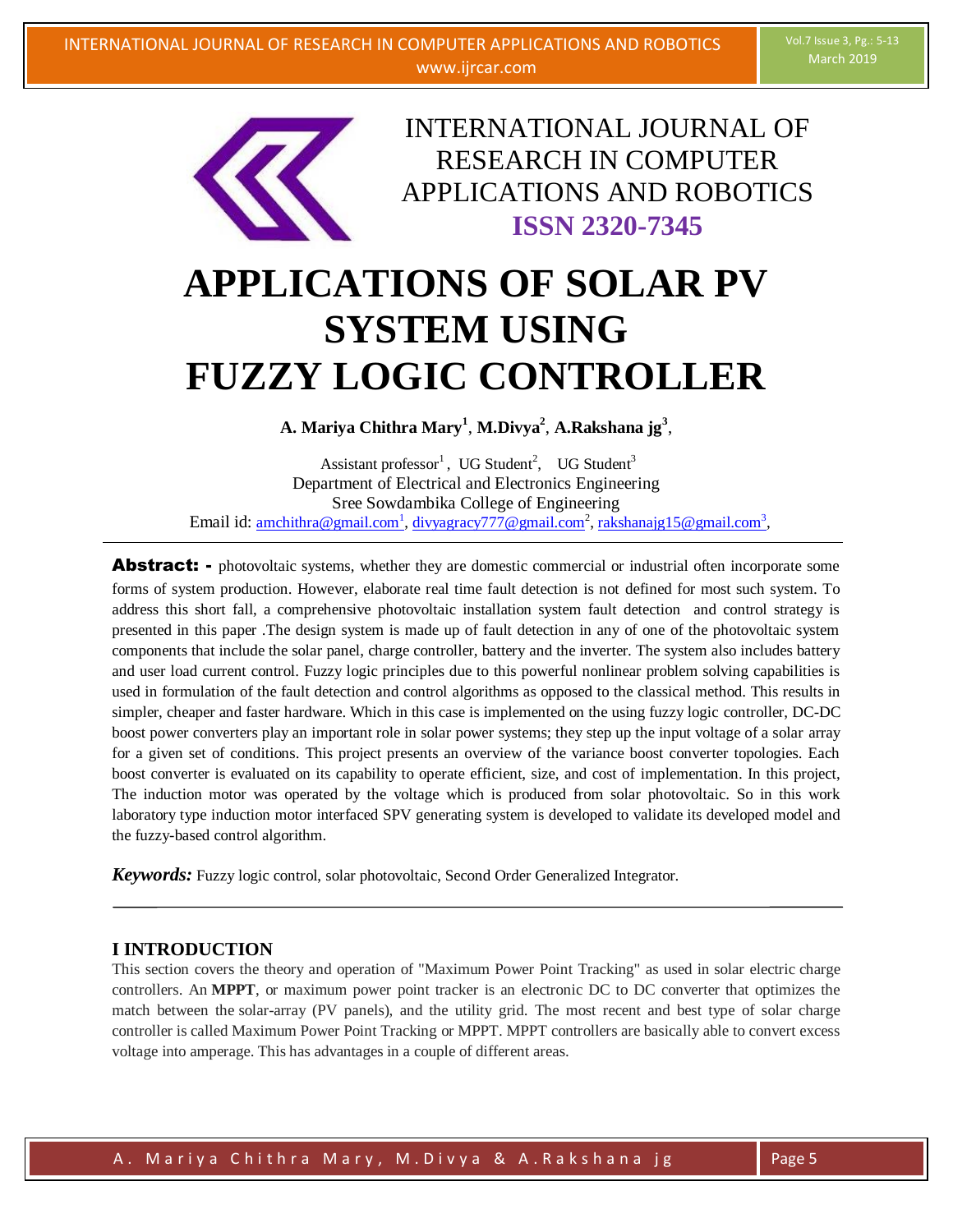## **II CIRCUIT DESCRIPTION**



Figure 1: Block diagram of solar PV system using fuzzy logic controller.

From the circuit model of solar pv array connect with motor using fuzzy logic controller.

The solar pv array connecting with the boost converter. The boost converter is connecting with inverter. In this model the DC power is converted to AC power. The DC power is converted to three phase ac power. The ac power is given to the motor. The FUZZY output is given to the Boost converter. The input of the boost converter is solar pv array output.

We are using matlab simulation software to implement the project model.

## **III SOLAR PV ARRAY**

A photovoltaic panel is the complete power-generating unit, consisting of any number of PV modules and panels. Figure 2, Photovoltaic cells, modules, panels and arrays. The performance of PV modules and arrays are generally rated according to their maximum DC power output (watts) under Standard Test Conditions. Solar PV systems use cells to convert sunlight into electricity. The PV cell consists of one or two layers of a semi conducting material, usually silicon. When light shines on the cell it creates an electric field across the layers causing electricity to flow. A complete photovoltaic system uses a photovoltaic panel as the main source for the generation of the electrical power supply. The amount of solar power produced by a single photovoltaic panel or module is not enough for general use. Most manufactures produce standard PV panels with an output voltage of 12V or 24V. A *photovoltaic array* is therefore multiple solar panels electrically wired together to form a much larger PV installation (PV system) called an array, and in general the larger the total surface area of the array, the more solar electricity it will produce.



Figure 2: Solar PV cell and solar Panel.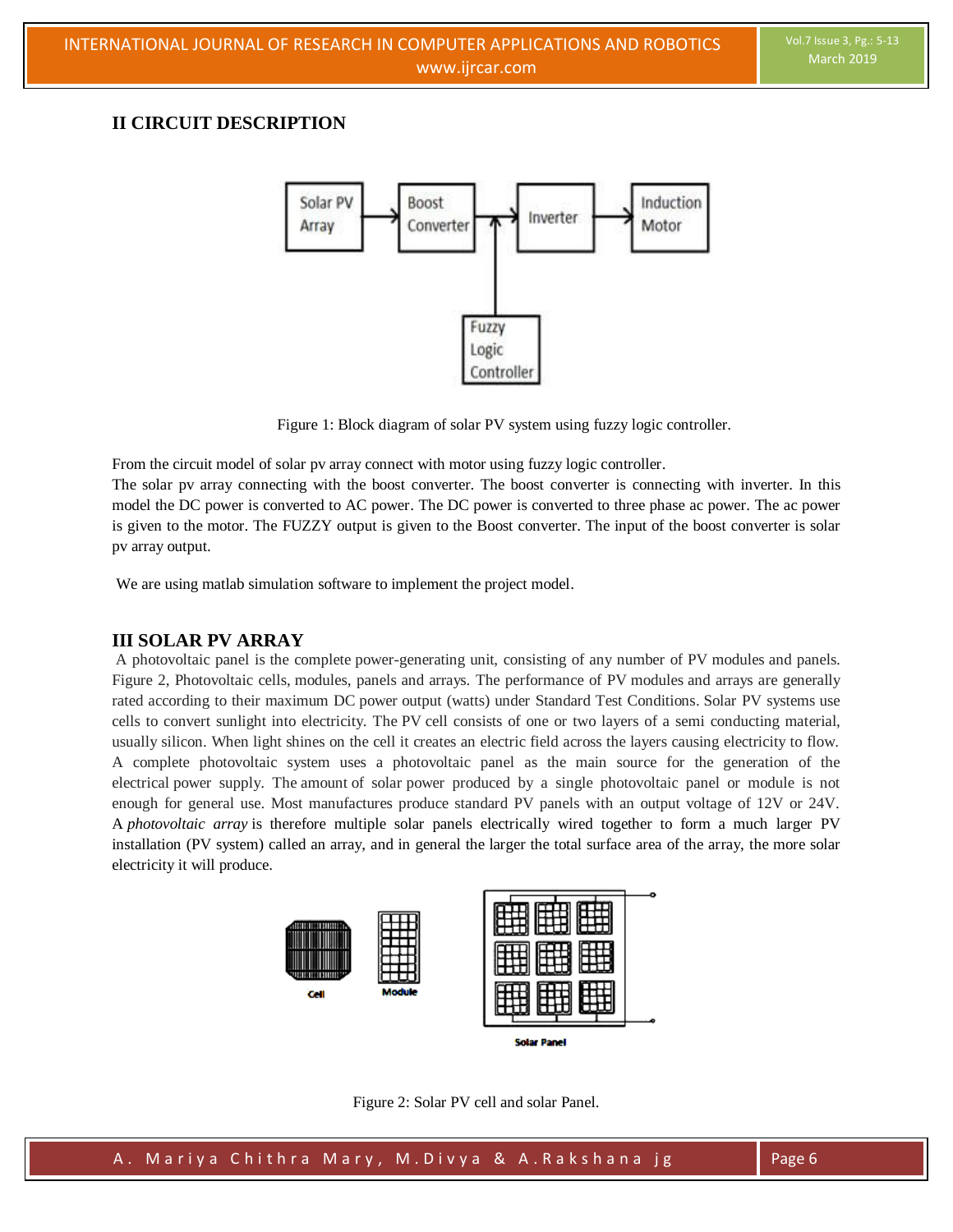The solar PV cell and solar panel diagram is shown in fig 2,

The combination of solar cell is called Module. And the combination of module is called solar panel. The photo voltaic cell is serially connected in the panel.

## **IV. FUZZY LOGIC CONTROL**

A fuzzy control system is a control system based on fuzzy logic—a mathematical system that analyzes analog input values in terms of logical variables that take on continuous values between 0 and 1, in contrast to classical or digital logic, which operates on discrete values of either 1 or 0. Fuzzy logic is widely used in machine control. The term "fuzzy" refers to the fact that the logic involved can deal with concepts that cannot be expressed as the "true" or "false" but rather as "partially true". Although alternative approaches such as genetic algorithms and neural networks can perform just as well as fuzzy logic in many cases, fuzzy logic has the advantage that the solution to the problem can be cast in terms that human operators can understand, so that their experience can be used in the design of the controller. This makes it easier to mechanize tasks that are already successfully performed by humans. A fuzzy control system is a control system based on fuzzy logic—a mathematical system that analyzes analog input values in terms of logical variables that take on continuous values between 0 and 1, in contrast to classical or digital logic, which operates on discrete values of either 1 or 0. Fuzzy logic control algorithm was applied in voltage source inverter(VSC). The entire simulation diagram was shown in figure 3,



Figure 3: Simulation diagram of solar PV system using fuzzy logic control.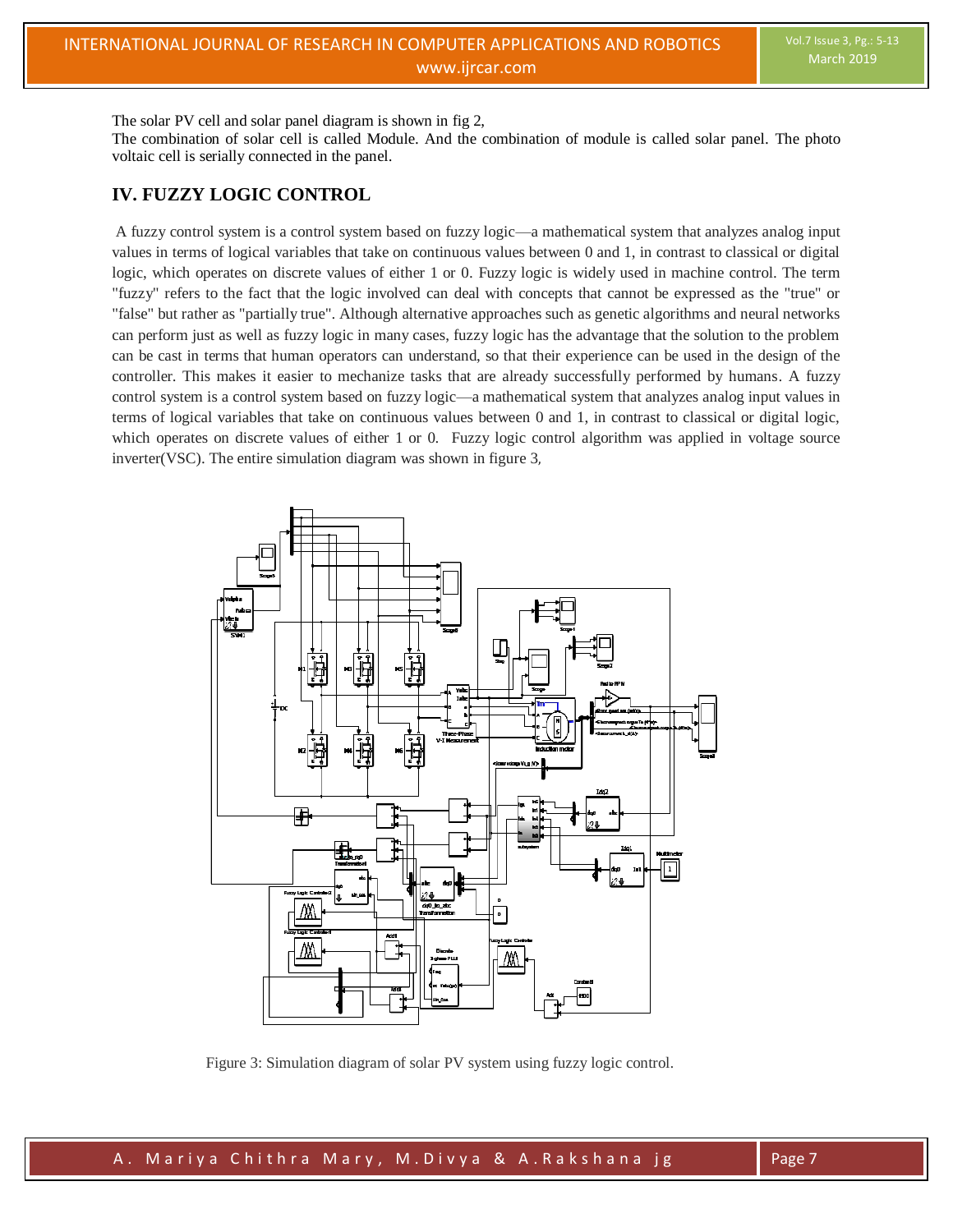This diagram represents the working of induction motor, by solar PV using fuzzy logic control. When we get the solar power from the sun, that sun light energy was stored in solar panels. And it was converted into DC to AC by using voltage source inverter. Then the supply was applied to the induction motor. Now the motor was in running condition, and we can get the output for speed, torque and current of the induction motor. These whole process are done by the fuzzy logic controller technique. By using the fuzzy logic controller we can get the accurate output when compared to other techniques.



Figure 4: Output of Speed, Torque, and the Current of the Induction motor

# **V. BOOST CONVERTER**

Boost converter is a one type of converters which is mostly used in industries, motors and generators. Boost converter is used to boost up the given input. Our input is increased by using this boost converter. If we put a input like 12 volt, we can establish this input as a 400 volt by using this boost converter. One of the best advantages is in simulation result, there is no any losses in outputs. When compared to hardware system. In hardware system many types o losses where occur. During the uses of boost converter we can get the more output than the hardware sections. Which is the best advantages of simulation result, in boost converter. A **boost converter** is a DC to DC **converter** with an output **voltage** greater than the source **voltage**. A **boost converter** is sometimes called a **step-up converter** since it "steps up" the source **voltage**. Since power ( ) must be conserved, the output current is lower than the source current.



Figure 5: Circuit of Boost converter

The above figure explains the working of boost converer.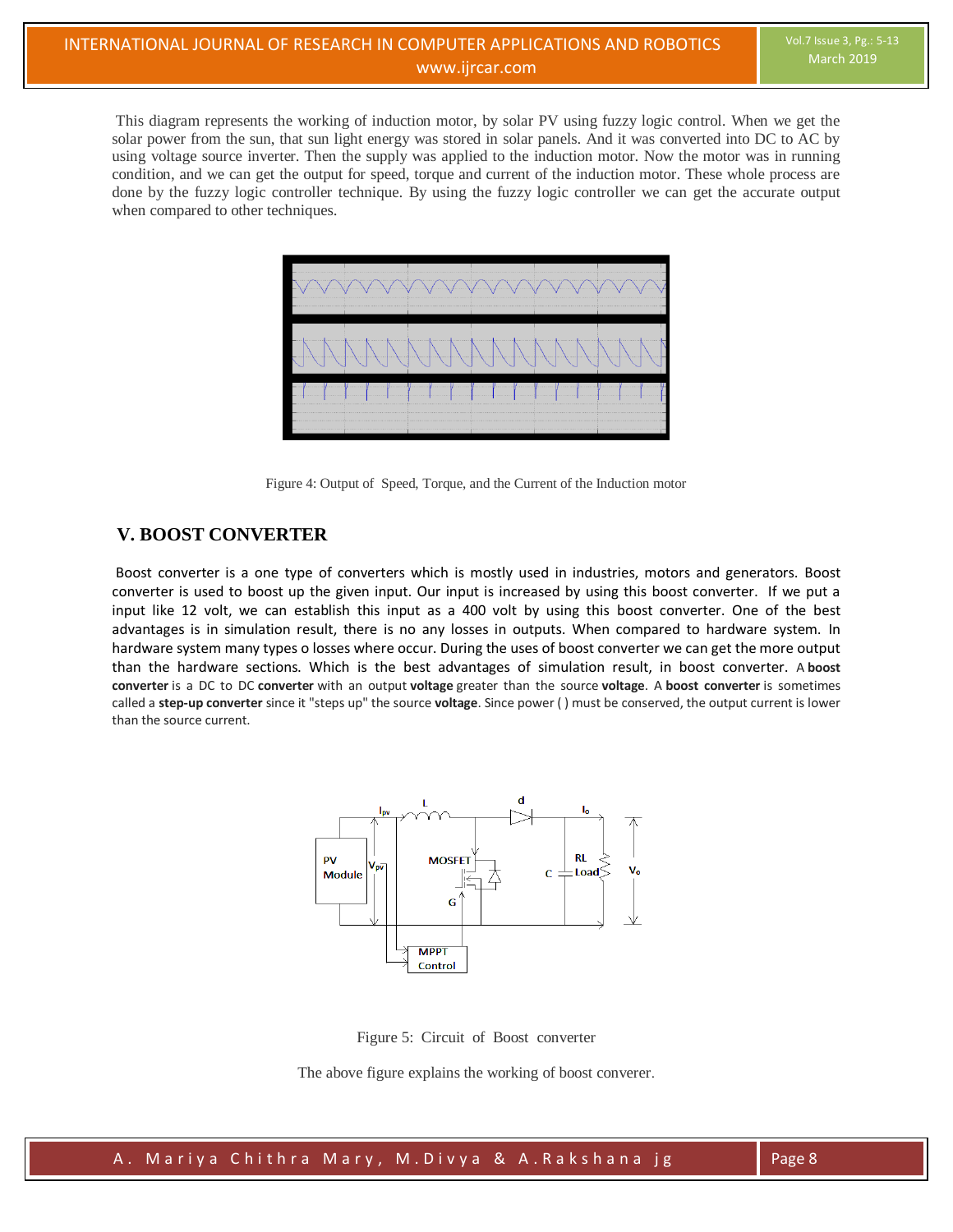



In this above waverform represents the output of six pulses of boost converter. Which is connected with solar panel. This device is a three-phase device. It is used in both the inverter and the rectifier and for the first time we are introduced to firing angle alpha  $(\dot{\alpha})$ . The 6-pulse bridge has a pulse number of 6 and can be thought of as a 6 phase, half wave circuit.

A three-phase diode rectifier converts a three-phase AC voltage at the input to a DC voltage at the output. To show the working principle of the circuit the source and load inductances  $(L_s$  and  $L_d$ ) are neglected for simplicity.

# **VI. VOLTAGE SOURCE INVERTER (VSI)**

Inverter is a one type of converting device, which is mainly used to convert the DC supply voltage into AC supply voltage.

This converting supply voltage is given to the induction motor for the running of motor.

The AC supply provides the required active power and the capacitor of active power filter provides the reactive power for the load. In the proposed work, a fuzzy-logic based PWM control technique is used to generate the gating signals. The DC link capacitor voltage is maintained constant by a fuzzy logic controller.

System designed to deliver alternating current (AC), such as grid connected applications need an inverter to convert the direct current (DC) from the solar modules to AC Grid connected inverters must apply AC electricity in sinusoidal form, synchronized to the grid frequency, limit feed in voltage to know higher than the grid voltage and disconnect from the grid if the gird voltage is turned off. Islanding inverter need only reduce regulator voltages and frequency in a sinusoidal wave shape as no synchronization are coordination with grid supplies is required.

The Inverter is the power electronic circuit, which converts the DC voltage into AC voltage. The DC source is normally a battery or output of the controlled rectifier. ... The pulse width modulation techniques are most commonly used to control the output voltage of inverters. Such inverters are called as PWM inverters. In such inverter units, battery supply is used as the input dc voltage source and the inverter circuit converts the dc into ac voltage of desired frequency.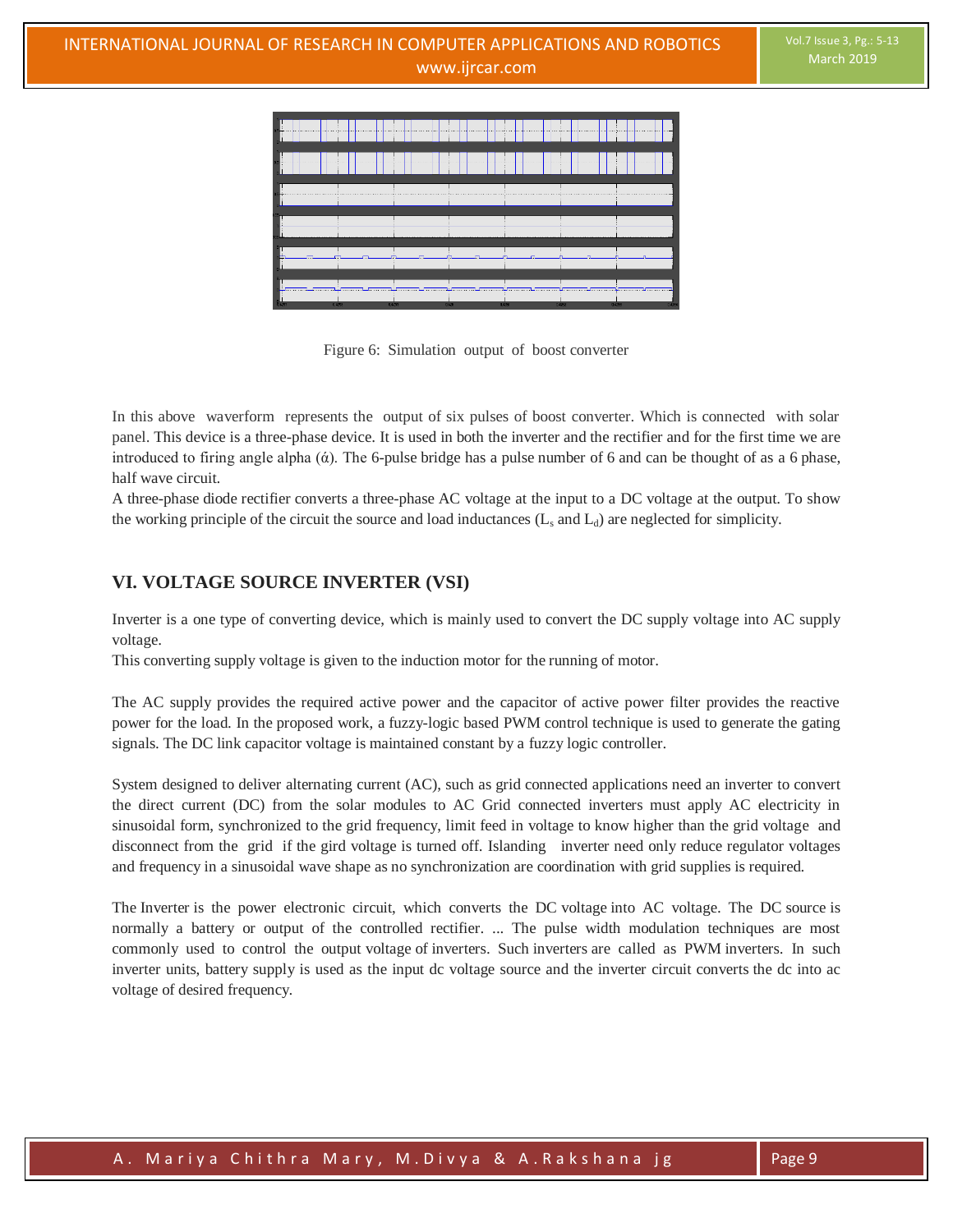





Figure 9(a): Simulation waveform of voltage source inverter for voltage.



Figure 9(b): Simulation waveform of voltage source inverter for current.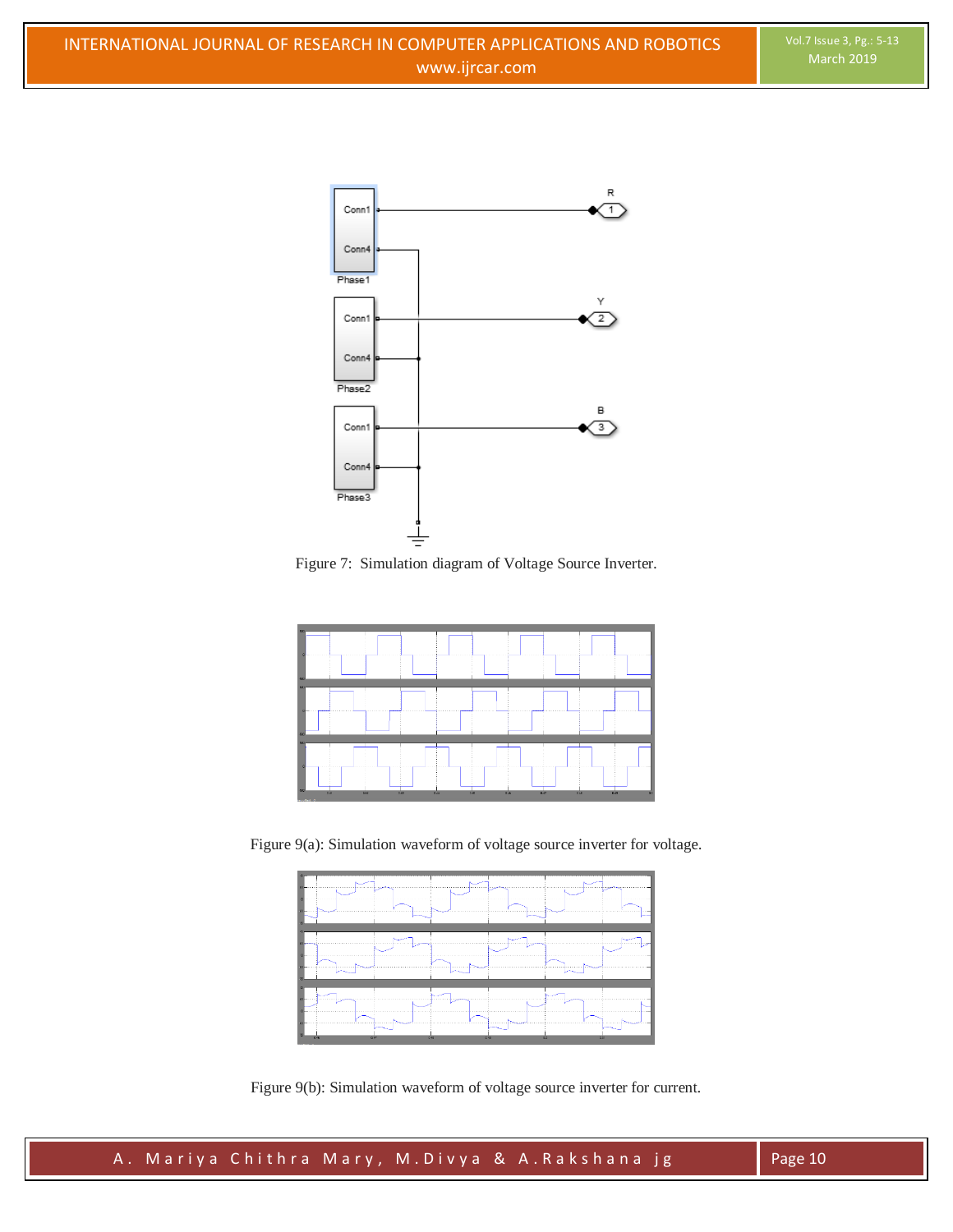This waveform represents the voltage level of Voltage Source Inverter in matlab. The AC supply provides the required active power and the capacitor of active power filter provides the reactive power for the load. In the proposed work, a fuzzy-logic based PWM control technique is used to generate the gating signals. The DC link capacitor voltage is maintained constant by a fuzzy logic controller.

## **VII. INDUCTION MOTOR**

.

Induction motor was run by the AC output voltage which is get from voltage source inverter. An induction motor or asynchronous motor is an AC electric motor in which the electric current in the rotor needed to produce torque is obtained by electromagnetic induction from the magnetic field of the stator winding. An induction motor can therefore be made without electrical connections to the rotor. we can say that a three-phase induction motor works on the principle of electromagnetic. induction where the relative motion between the flux and the rotor caused. by the rotating magnetic field. induces a current in the rotor forcing it to rotate in the same direction related.

Three-Phase Induction Motor: These motors are self-starting and use no capacitor, start winding, centrifugal switch or other starting device. Three-phase AC induction motors are widely used in industrial and commercial applications. These are of two types, squirrel cage and slip ring motors. The power factor at no load is low because the magnetizing component of input current is a large part of the total input current of the motor. ... The power factor of the induction motor is always lagging because the rotor and the stator winding have inductive impedance. The slip of the motor is more at low load



Figure 10: Simulation diagram of induction motor.

This is the simulation diagrammatic representation of a induction motor, which gives the outputs of speed, torque and current values in their scope.



Figure 12: Simulation output of speed, torque and current of the induction motor.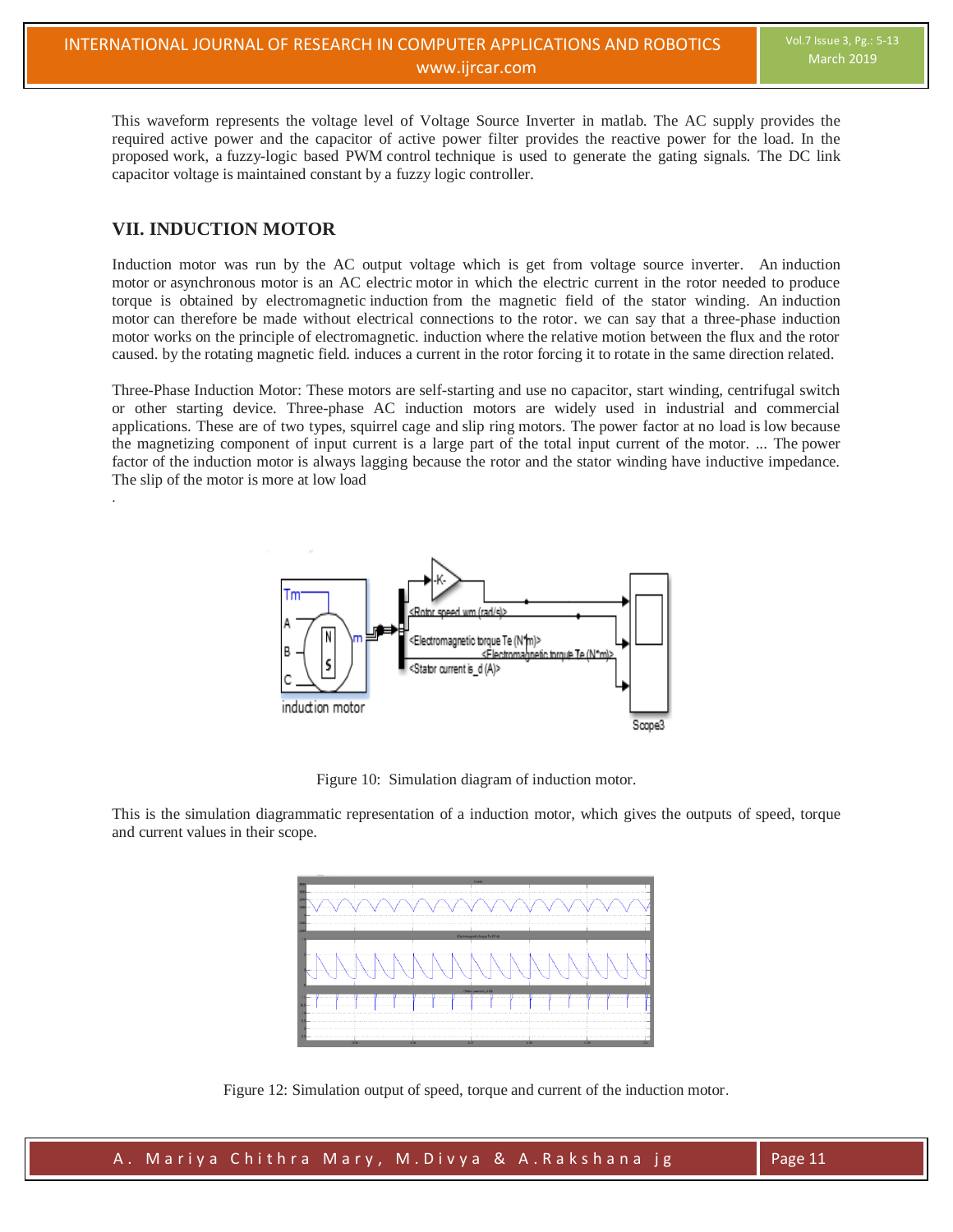## **VIII. PI CONTROLLER**

A variation of Proportional Integral Derivative (PID) control is to use only the proportional and integral terms as PI control. The PI controller is the most popular variation, even more than full PID controllers. The value of the controller output u(t) is fed into the system as the manipulated variable input.

A PID controller is an instrument used in industrial control applications to regulate temperature, flow, pressure, speed and other process variables. PID (proportional integral derivative) controllers use a control loop feedback mechanism to control process variables and are the most accurate and stable controller. A variation of Proportional Integral Derivative (PID) control is to use only the proportional and integral terms as PI control. The PI controller is the most popular variation, even more than full PID controllers. The value of the controller output  $u(t)u(t)$  is fed into the system as the manipulated variable input.

The ubiasubias term is a constant that is typically set to the value of  $u(t)u(t)$  when the controller is first switched from manual to automatic mode. This gives "bump less" transfer if the error is zero when the controller is turned on. The two tuning values for a PI controller are the controller gain, KcKc and the integral time constant τIτI. The value of KcKc is a multiplier on the proportional error and integral term and a higher value makes the controller more aggressive at responding to errors away from the set point. The set point (*SP*) is the target value and process variable (*PV*) is the measured value that may deviate from the desired value. The error from the set point is the difference between the *SP* and *PV* and is defined as

## **e(t)=SP−PVe(t)=SP-PV**



Figure 13: Simulation diagram of PI controller.

This simulation diagram represents the working of Proportional Integral (PI) controller.

## **IX. FILTER**

The LCR filter smoothes inverter output current and voltage waveforms and reduces vibrations in the motor, noise from the motor, and radiated noise from the wires. The LCR filter suppresses a voltage surge that occurs at the motor terminals when driving a 400V class motor.



**Figure 14: Simulation diagram of filter.**

This simulation diagram of filter is represents the working of filter which is connected with inverter.

'A. Mariya Chithra Mary, M.Divya & A.Rakshana jg Page 12